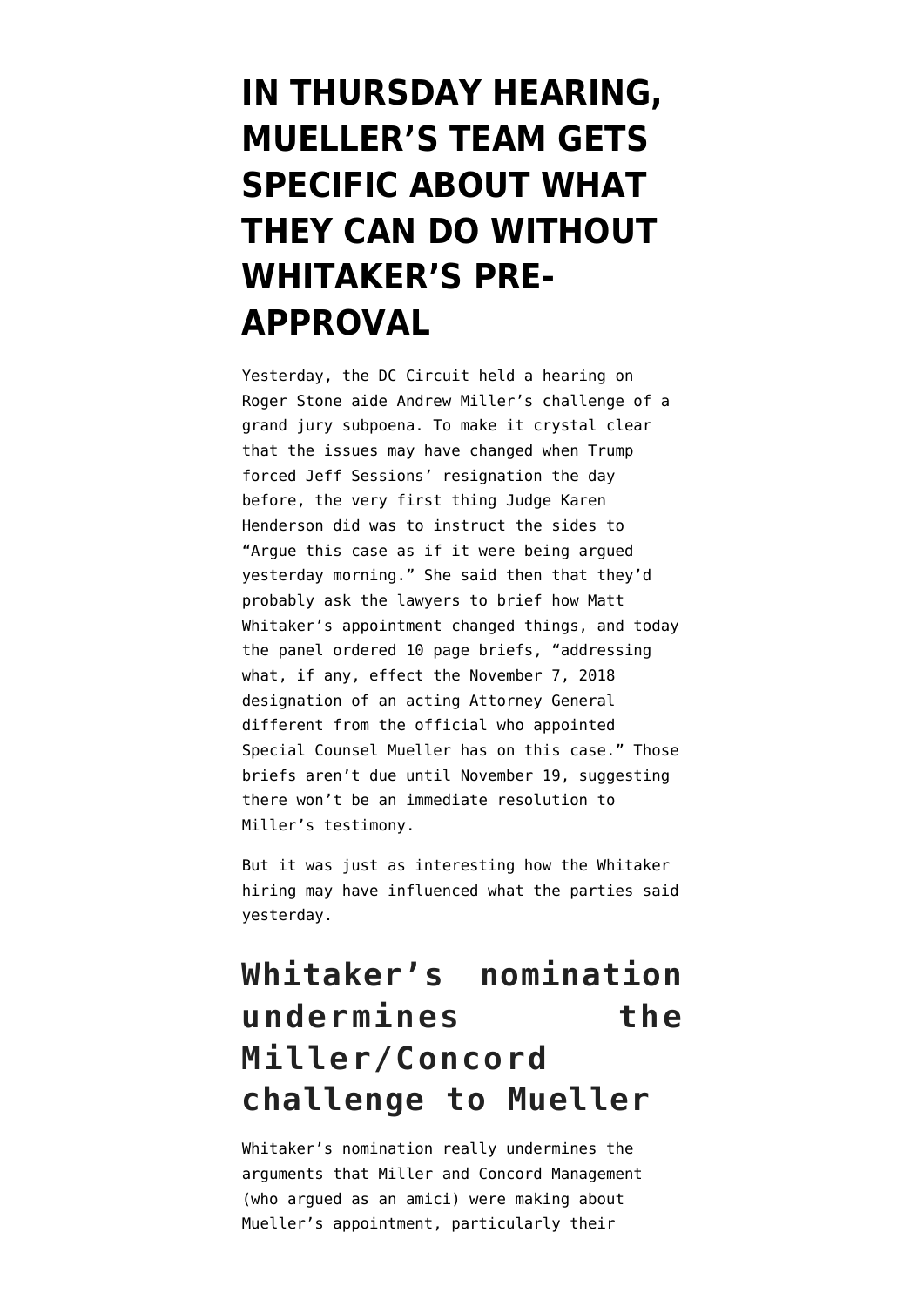argument that he is a principal officer and therefore must be Senate confirmed, an argument that relies on one that Steven Calabresi made this spring. Indeed, Neal Katyal and George Conway [began](https://www.nytimes.com/2018/11/08/opinion/trump-attorney-general-sessions-unconstitutional.html) their argument that Whitaker's appointment is illegal by hoisting Calabresi on his petard.

> What now seems an eternity ago, the conservative law professor Steven Calabresi published [an op-ed](https://www.wsj.com/articles/muellers-investigation-crosses-the-legal-line-1526233750) in The Wall Street Journal in May arguing that Robert Mueller's appointment as special counsel was unconstitutional. His article got a lot of attention, and it wasn't long before President Trump picked up the argument, [tweeting](https://twitter.com/realdonaldtrump/status/1003637916919320577?lang=en) [that](https://twitter.com/realdonaldtrump/status/1003637916919320577?lang=en) "the Appointment of the Special Counsel is totally UNCONSTITUTIONAL!"

Professor Calabresi's article was based on the [Appointments Clause](https://constitutioncenter.org/interactive-constitution/articles/article-ii) of the Constitution, Article II, Section 2, Clause 2. Under that provision, socalled principal officers of the United States must be nominated by the president *and* confirmed by the Senate under its "Advice and Consent" powers.

He argued that Mr. Mueller was a principal officer because he is exercising significant law enforcement authority and that since he has not been confirmed by the Senate, his appointment was unconstitutional. As one of us argued at the time, he was [wrong](https://www.lawfareblog.com/terrible-arguments-against-constitutionality-mueller-investigation). What makes an officer a principal officer is that he or she reports *only* to the president.

While it may be true (as Conway argued at the link) that Calabresi's arguments are wrong for Mueller, if they're right for Mueller, then they're all the more true for Whitaker. So if Mueller should have been Senate confirmed, then Whitaker more obviously would need to be.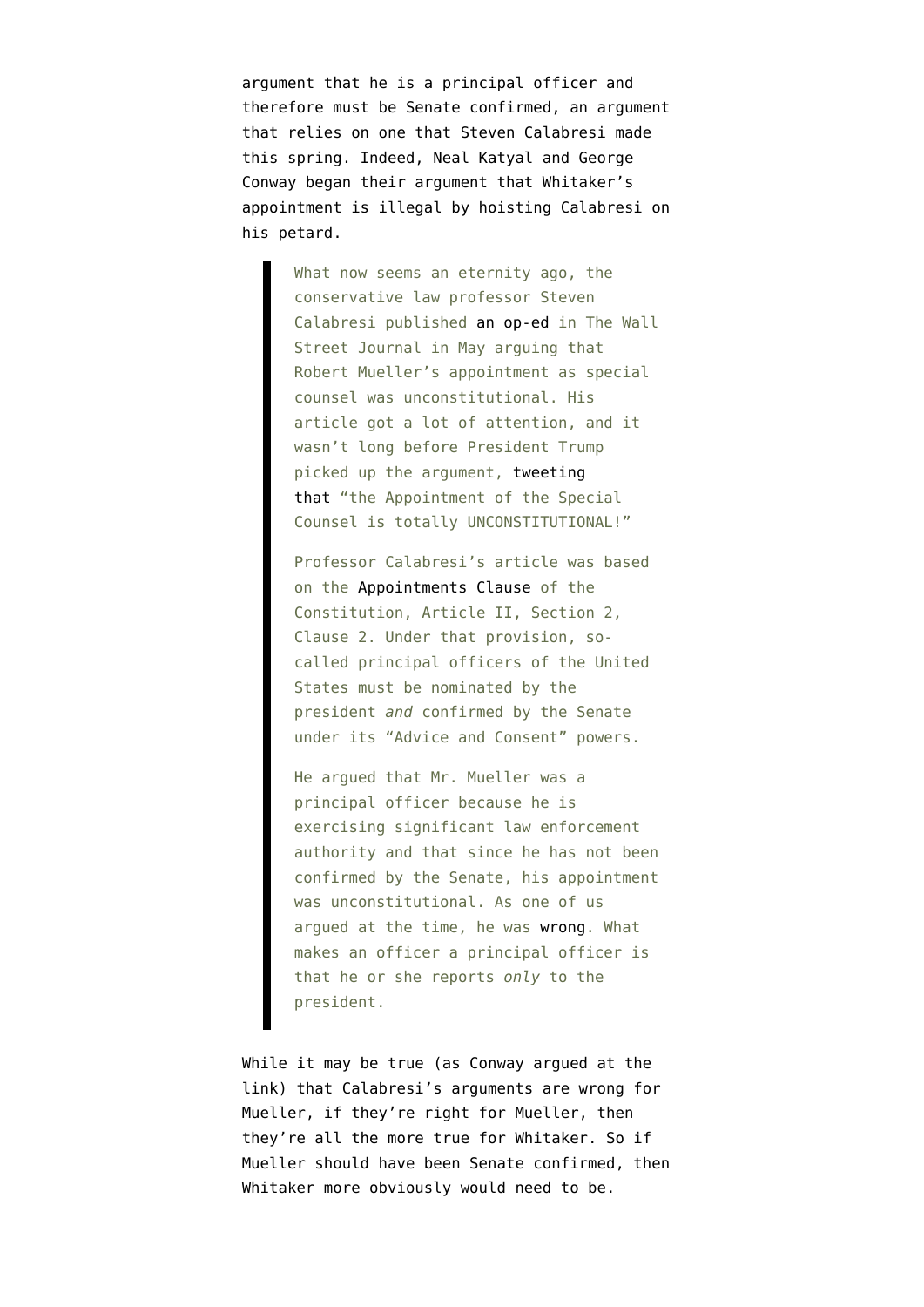## **Dreeben lays out the scope of what Mueller can do with Whitaker in charge**

I'm more fascinated by subtle ways that the nomination may be reflected in Michael Dreeben's comments, though.

In their [response](https://www.emptywheel.net/wp-content/uploads/2018/11/180928-Miller-Response.pdf) to Miller's challenge, Mueller's team laid out that they had close supervision from Rod Rosenstein, but they didn't get into specifics. It describes how the Attorney General receives information (in the form of urgent memos), and the AG can demand an explanation and intervene if he finds an action to be "so inappropriate or unwarranted under established Departmental practices that it should not be pursued."

> The Special Counsel readily meets this test. The Attorney General receives a regular flow of information about the Special Counsel's actions; he can demand an explanation for any of them; and he has power to intervene when he deems it appropriate to prevent a deviation from established Departmental practices. The regulation envisions deference by requiring the Attorney General to stay his hand unless he determines that an action is "so inappropriate or unwarranted under established Departmental practices that it should not be pursued." 28 C.F.R. § 600.7(b) (emphasis added). But while the Attorney General must "give great weight to the views of the Special Counsel," id., the provision affords the Attorney General discretion to assert control if he finds the applicable standard satisfied. This authority—coupled with the Attorney General's latitude to terminate the Special Counsel for "good cause, including violation of Departmental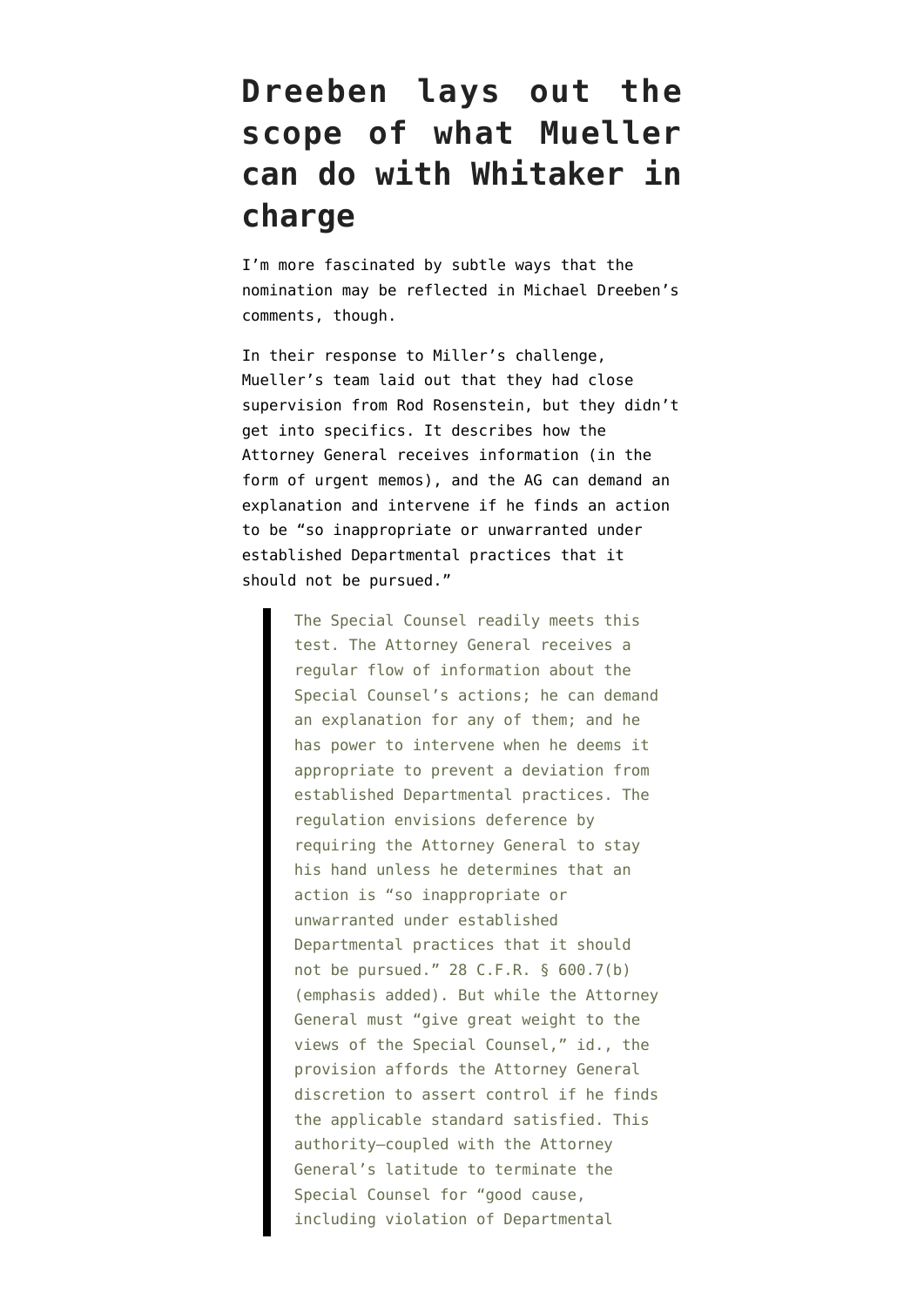policies," 28 C.F.R. § 600.7(d)—provides substantial means to direct and supervise the Special Counsel's decisions.

And the brief describes how Mueller has to ask for resources (though describes that as happening on a yearly basis) and uphold DOJ rules and ethical duties.

> The Special Counsel is subject to equally "pervasive" administrative supervision and oversight. The Attorney General controls whether to appoint a Special Counsel and the scope of his jurisdiction. 28 C.F.R. § 600.4(a)-(b). Once appointed, the Special Counsel must comply with Justice Department rules, regulations, and policies. Id. § 600.7(a). He must "request" that the Attorney General provide Department of Justice employees to assist him or allow him to hire personnel from outside the Department. Id. § 600.5. The Special Counsel and his staff are "subject to disciplinary action for misconduct and breach of ethical duties under the same standards and to the same extent as are other employees of the Department of Justice." Id. § 600.7(c). And, each year, the Attorney General "establish[es] the budget" for the Special Counsel and "determine[s] whether the investigation should continue." Id. § 600.8(a)(1)-(2). The Attorney General's initial control over the existence and scope of the Special Counsel's investigation; his ongoing control over personnel and budgetary matters; his power to impose discipline for misconduct or a breach of ethical duties; and his authority to end the investigation afford the Attorney General substantial supervision and oversight, which supplements the Attorney General's regulatory power to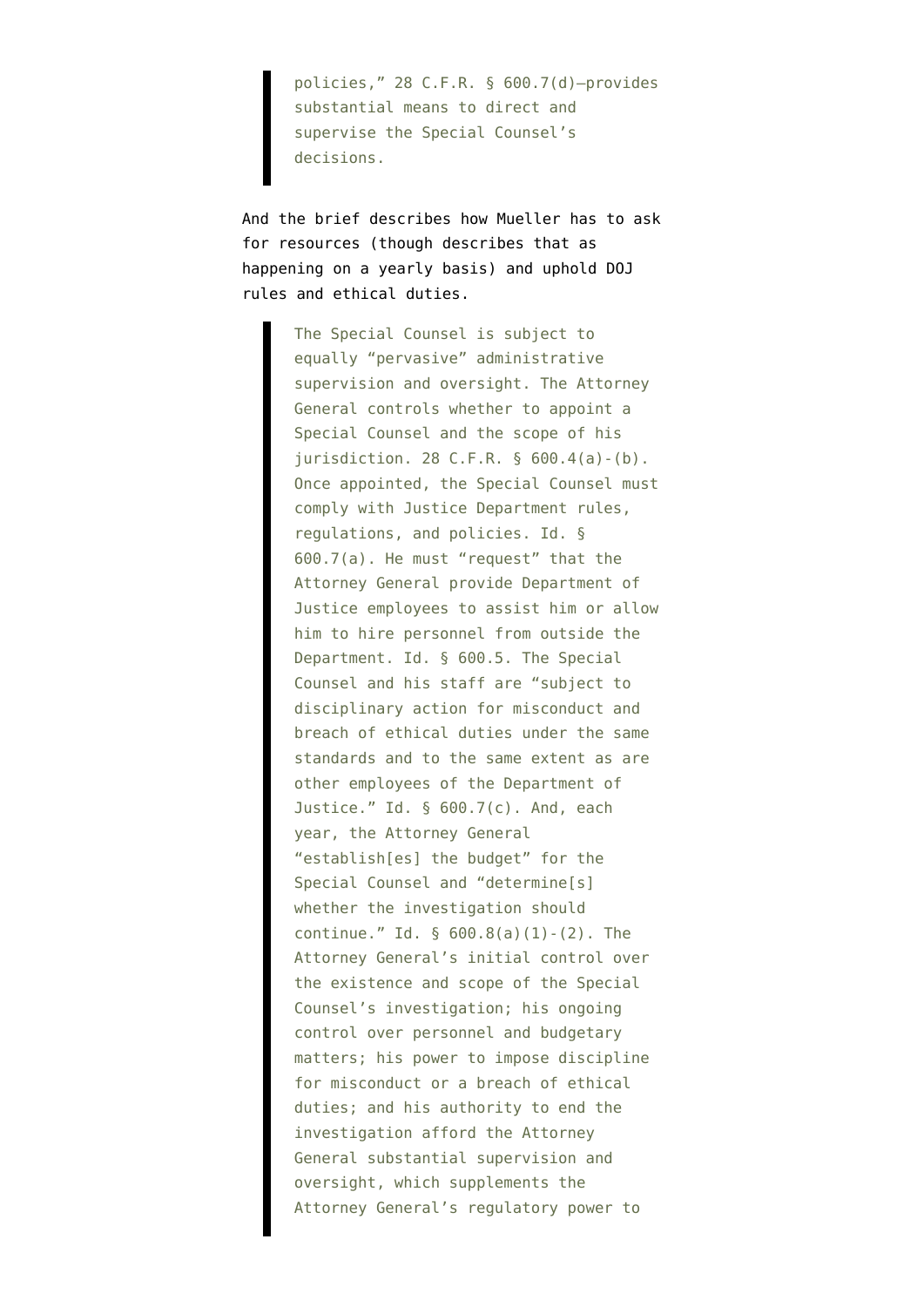countermand the Special Counsel's investigative and prosecutorial decisions. [my emphasis]

Significantly (given the Calebresi argument) the Mueller team briefed that US Attorneys are also inferior officers, though they get to act without pre-approval.

> Miller asserts that the Special Counsel has the authority to make final decisions on behalf of the United States because the regulation "nowhere require[s] the Special Counsel to seek approval or get permission from the [Attorney General] before making final decisions about who to investigate, indict, and prosecute." Br. 22. That was also true of United States commissioners—who could issue warrants for the arrest and detention of defendants—but who nonetheless "are inferior officers." Go-Bart Importing Co. v. United States, 282 U.S. 344, 353 (1931). And it is true for United States Attorneys, 28 U.S.C. § 547, who are also inferior officers. See Myers v. United States, 272 U.S. 52, 159 (1926); Hilario, 218 F.3d at 25-26; United States v. Gantt, 194 F.3d 987, 999 (9th Cir. 1999); United States Attorneys—Suggested Appointment Power of the Attorney General— Constitutional Law (Article II, § 2, cl. 2), 2 Op. O.L.C. 58, 59 (1978) ("U.S. Attorneys can be considered to be inferior officers").3 Few inferior-officer positions require a supervisor to review every single decision. See, e.g., Edmond, 520 U.S. at 665; C46 n.22. Thus, the Special Counsel's authority to act without obtaining advance approval of every decision cannot transform the Special Counsel into a principal officer, requiring presidential appointment and Senate confirmation.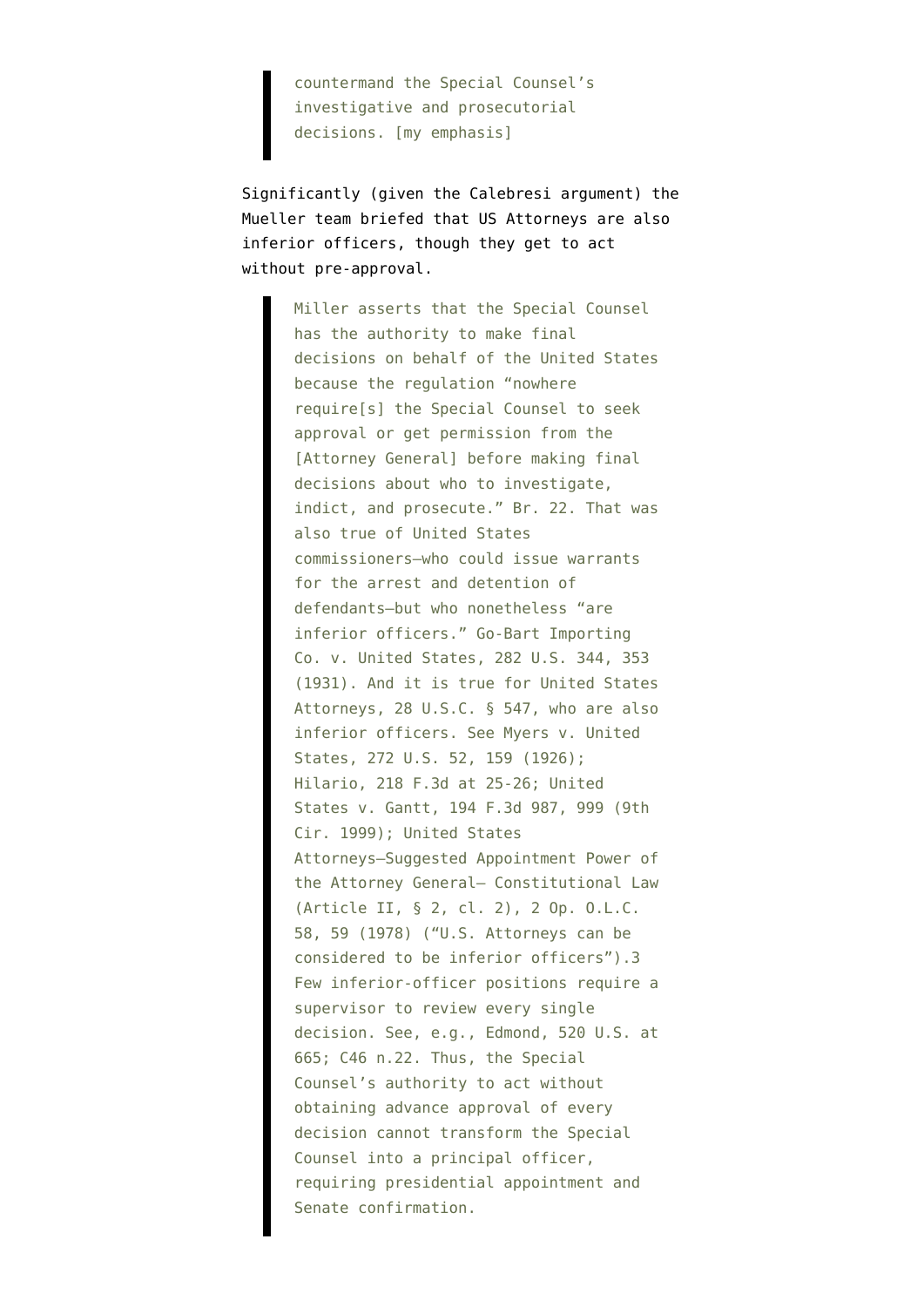## [snip]

More recently, Congress has enacted legislation allowing for the appointment of U.S. Attorneys by the President, with the advice and consent of the Senate, 28 U.S.C.  $\S$  541(a); by a court, id.  $\S$ 546(d); or by the Attorney General, id. § 546(a)—the latter two appointment authorities manifesting Congress's understanding that U.S. Attorneys are inferior officers. And every court that has considered the question has concluded that U.S. Attorneys are inferior officers. Thus, to the extent that the Special Counsel "can be accurately characterized as a U.S. Attorney-at-Large," Br. 17; see 28 C.F.R. § 600.6 (Special Counsel has the "investigative and prosecutorial functions of any United States Attorney"), the Special Counsel, like any U.S. Attorney, would fall on the "inferior officer" side of the line.

This latter argument doesn't address the Miller/Concord claim that Mueller should have been Senate approved, but that's part of why the Whitaker appointment is so damaging to this argument.

Compare all that with what Dreeben did yesterday. He specifically listed things that prosecutors — whether they be AUSAs or US Attorneys (though a later argument could point out that AUSAs need the approval of a USA) — do all the time: seek immunity, make plea deals, and bring indictments.

> Prosecutors do this all the time. They seek immunity. They make plea agreements,. They bring indictments.

Dreeben later specified specifically what they'd need to get pre-approval for: subpoenaing a member of the media or, in some cases,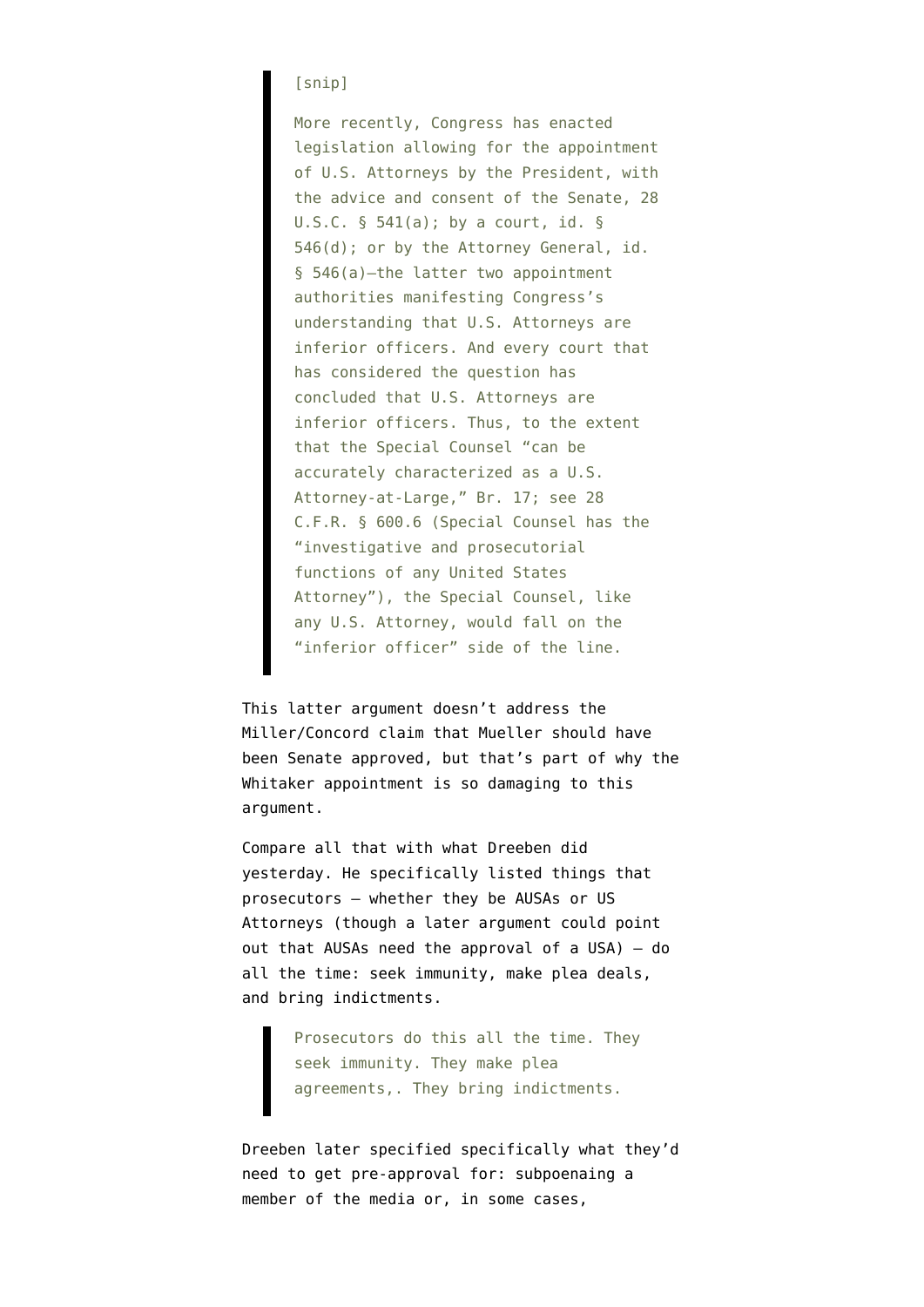immunizing a witness.

We have to get approval requires just like US Attorneys do. If we want to subpoena a member of the media, or if we want to immunize a witness, we're encouraged if we're not sure what the policy or practice is, to consult with the relevant officials in the Department of Justice. If we wanted to appeal an adverse decision, we would have to get approval of the Solicitor General of the United States. So we're operating within that sort of supervisory framework.

But otherwise, per Dreeben's argument yesterday, they wouldn't need Whitaker to pre-approve most actions, *including indictments* — only to respond to an urgent memo by saying such an action was outside normal DOJ behavior.

Given my suspicions that John Kelly may be [the](https://www.emptywheel.net/2018/10/31/no-mueller-probably-didnt-subpoena-trump-yet/) [Mystery Appellant challenging a Mueller request,](https://www.emptywheel.net/2018/10/31/no-mueller-probably-didnt-subpoena-trump-yet/) Dreeben's very detailed description of US v. Nixon's assumptions about special prosecutors is particularly notable. His comments were intended to use US v. Nixon to support the existence of prosecutors with some independence. He very specifically describes how US v. Nixon means that the President can't decide what evidence a prosecutor obtains in an investigation.

> The issue in that case was whether a dispute was justiciable when the President of the United States exerted executive privilege over particular tapes and a special prosecutor was preceding in court in the sovereign interests of the United States to obtain evidence for a pending criminal case. And the President's position was, I'm President of the United States. I'm vested with all executive authority, I decide what evidence is to be used in a criminal case. This is just a dispute between me and someone who is carrying out on a delegated basis a portion of my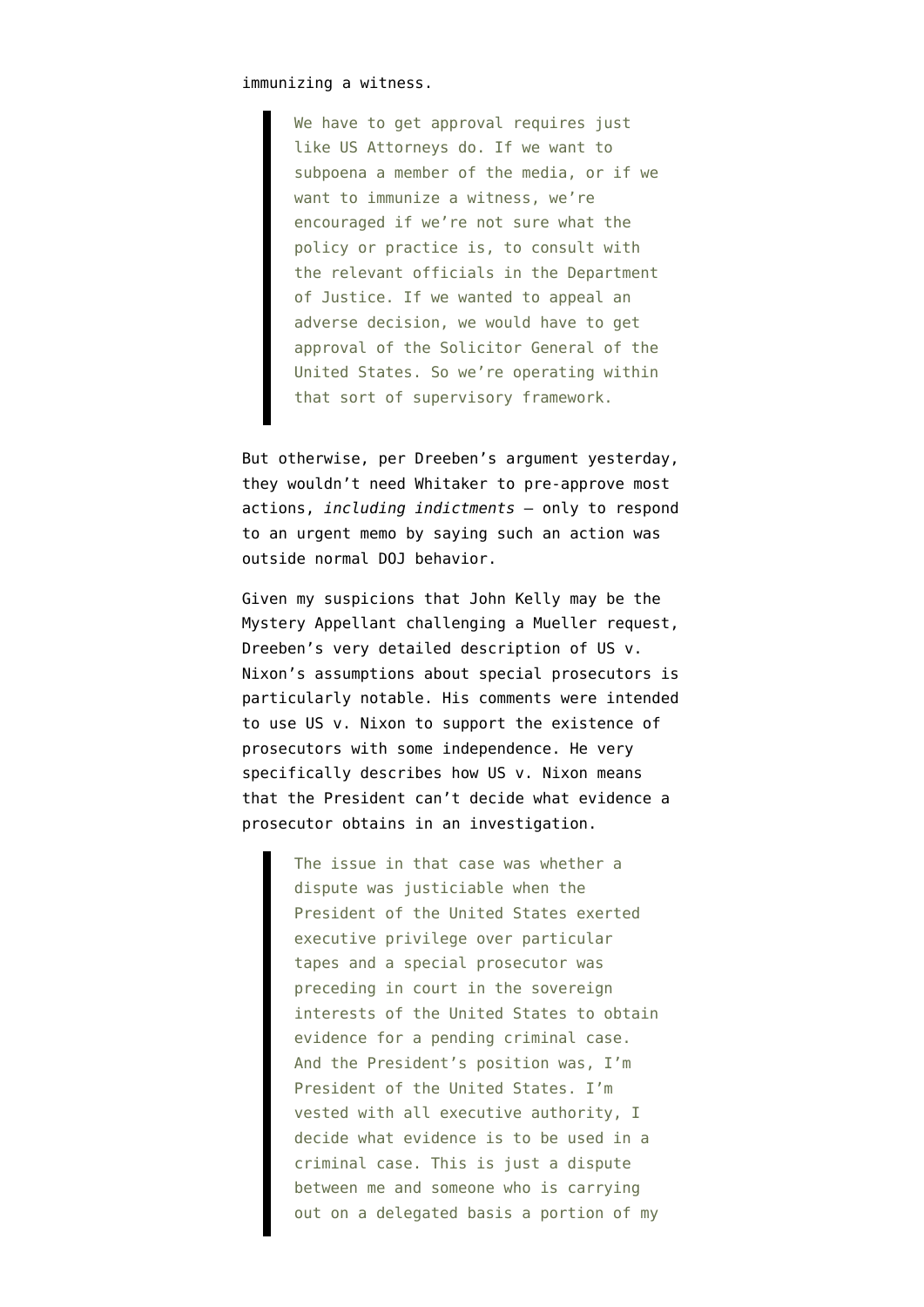authority, it is therefore not justiciable. And the Supreme Court's reasoning was, well, it actually is, because under a legal framework, the President does not have day-to-day control over individual prosecutions. That authority is vested in the Attorney General who is the representative of the United States as sovereign, in court. And he, exercising the powers under 28 USC 515, 533, and a couple of other statutes that dealt with powers being vested in the Attorney General and powers being delegated down, but acting pursuant to those powers, appointed a special prosecutor and vested him with a unique set of powers and those powers enabled him to go into court and to meet head to head in an adversarial proceeding the President's claim as President that particular tapes were covered by Executive Privilege as against the sovereign's claim through the special prosecutor that these tapes were relevant and admissible in a pending criminal case. [my emphasis]

None of this is a revolutionary interpretation of US v. Nixon. But the mystery dispute pertains to Kelly's testimony — or some other move on the part of the White House to dictate what Mueller can and cannot do — then the language is notable, particularly given that two of the judges in yesterday's hearing, Judith Rogers and Sri Srinivasan, have been the judges working on the mystery appeal.

Notably, along with submitting their brief in that appeal yesterday, Mueller's team submitted a sealed appendix.

| 11/07/2018 | SEALED APPELLEE BRIEF [1759161] filed [Service Date: 11/07/2018 ] Length of Brief: 12,970 words, [18-3071]<br>[Entered: 11/08/2018 11:24 AM]               |
|------------|------------------------------------------------------------------------------------------------------------------------------------------------------------|
| 11/07/2018 | SEALED MOTION [1759196] filed by appellee (Service Date: 11/07/2018 by mail) Length Certification: 2 pages.<br>[18-3071] [Entered: 11/08/2018 01:02 PM]    |
| 11/07/2018 | SEALED APPELLEE BRIEF [1759198] lodged [Service Date: 11/07/2018 ] Length of Brief: 12.970 words, [18-3071]<br>[Entered: 11/08/2018 01:04 PM]              |
| 11/07/2018 | SEALED MOTION [1759200] filed by appellee (Service Date: 11/07/2018 by US Mail) Length Certification: 2 pages.<br>[18-3071] [Entered: 11/08/2018 01:05 PM] |
| 11/07/2018 | SEALED SUPPLEMENTAL APPENDIX [1759201] Iodged, IVolumes: 11 [Service Date: 11/07/2018 ] [18-3071]                                                          |

[Entered: 11/08/2018 01:06 PM]